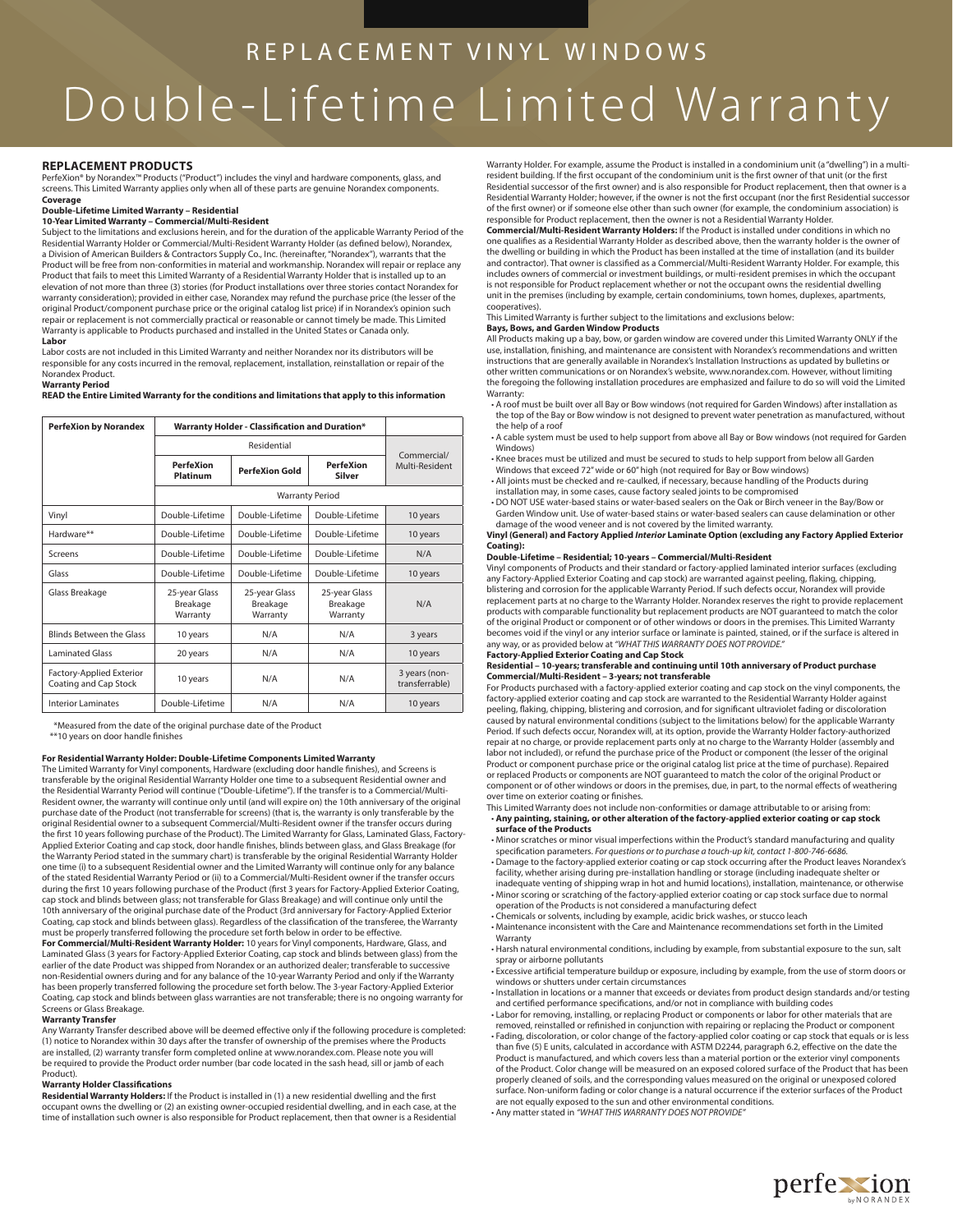#### **Hardware**

#### **Double-Lifetime (10 years door hardware fi nish) – Residential; 10-years – Commercial/Multi-Resident**

The Product Hardware (mechanical and locking mechanisms, hardware finishes [standard and custom] and other operating hardware components) is warranted against peeling, fl aking, rusting, blistering, corrosion, and breaking during the applicable Warranty Period; however, Product Hardware on Casement/Awning style windows and Patio Doors installed within two (2) miles of any body of salt water with stainless steel and/or<br>coastal product hardware (i.e., no finish) is only covered by a TWO (2) YEAR WARRANTY PERIOD. If a defect covered under this section occurs, Norandex will provide replacement parts at no charge to the Warranty Holder. Repaired or replaced hardware or Products with hardware are NOT guaranteed to match the color of the original Product or component of other windows or doors in the premises. The provisions of "WHAT THIS WARRANTY DOES NOT PROVIDE" apply:

| <b>Product Hardware</b>                                                                                                                                                                           | <b>Residential</b> | Commercial/<br><b>Multi-Resident</b> |
|---------------------------------------------------------------------------------------------------------------------------------------------------------------------------------------------------|--------------------|--------------------------------------|
| <b>Mechanical and Locking Mechanisms and Finish: Windows</b><br>(for windows: cam locks, lift handles, crank handles, and any<br>applied lift/pull handle not extruded as part of the vinyl sash) |                    |                                      |
| • With Standard Finishes (white, tan, driftwood) and Custom<br>Finishes (dark bronze, oil-rubbed bronze, brushed nickel,<br>polished brass)                                                       | Double-Lifetime    | 10 years                             |
| Mechanical and Locking Mechanisms and Finish: Door<br>(for patio doors: patio door handles and locksets or multi-point<br>locking system)                                                         |                    |                                      |
| • With Standard Finishes (white, tan, driftwood) and Custom<br>Finishes (dark bronze, oil-rubbed bronze, brushed nickel,<br>brushed chrome, mineral bronze, polished brass, antique brass)        | 10 years           | 10 years                             |
| <b>Other Operating Hardware Components:</b><br>(for windows: fasteners, rollers, balances; for patio doors: hinges)                                                                               | Double-Lifetime    | 10 years                             |

#### **Screens: Double-Lifetime – Residential**

The Product's screen frame is warranted to the Residential Warranty Holder against peeling, flaking, blistering and corrosion for the Warranty Period. The fiberglass screen mesh is warranted to the Residential Warranty Holder against insect damage, accidental punctures, and tears for the Warranty Period. If such defects occur, Norandex will ship via common carrier replacement screens at no charge to the Residential Warranty Holder. This Limited Warranty does not include:

• Screen material damage caused by domestic or wild animals

• Bent screen frames due to improper installation or removal

- Installation and the cost of labor for screen replacement
- Any matter stated in *"WHAT THIS WARRANTY DOES NOT PROVIDE"*

## **Insulating Glass Unit: Double-Lifetime – Residential;**

## **10-years – Commercial/Multi-Resident**

The installed and sealed insulating glass unit is warranted against permanent and material obstruction of<br>vision from film formation caused by dust or moisture in the air space between the glass for the Warranty Period. The internal grid is warranted against insert slippage, flipping or sagging for the Warranty Period. If such defects occur during the lifetime of the Residential Warranty Holder's Warranty Period or fails during<br>the first 10 years of the Commercial/Multi-Resident Warranty Holder's Warranty Period, Norandex will provide a replacement insulating glass unit at no charge to the Warranty Holder.

Insulating glass units containing capillary tubes (recommended for use in insulating glass units traveling through or being installed in areas with elevations 7,000 feet or more above sea level) are warranted against permanent and material obstruction of vision from film formation caused by dust or moisture in the air space for the Warranty Period. If such defects occur during the Warranty Period, Norandex will provide a replacement insulating glass unit at no charge. If the glass should fail after the designated time period, Norandex will charge the full selling price for the insulating glass unit.

# **Exceptions: Insulating Glass Units Containing Special Options Laminated Glass Option: 20-years – Residential**

## **10-years – Commercial/Multi-Resident**

For Products purchased with the optional laminated glass feature, also referred to as a PVB interlayer, the laminated glass is warranted against defects resulting in material obstruction of vision or delamination under normal usage. If such defects occur during the first 20 years of the Residential Warranty Holder's<br>Warranty Period, or occur during the first 10 years of the Commercial/Multi-Resident Warranty Holder's Warranty Period, Norandex will provide a replacement insulating glass unit with the laminated glass feature at no charge to the Warranty Holder. For clarification, all other provisions of this Limited Warranty applicable to the Insulating Glass Unit continue to apply to Product purchased with the optional laminated glass feature.

#### **Internal Blinds**

#### **10-years – Residential**

#### **3-years – Commercial/Multi-Resident**

For Products purchased with the optional internal blinds/blind between glass feature, the Insulating Glass Unit is warranted against issues aff ecting blind operation and material obstruction of vision under normal usage. If such defects occur during the first 10 years of the Residential Warranty Holder's Warranty Period,<br>or occur during the first 3 years of the Commercial/Multi-Resident Warranty Holder's Warranty Period, Norandex will provide a replacement insulating glass unit with the internal blinds feature at no charge to the Warranty Holder.

#### **The Limited Warranty for Glass does not include:**

- Minor variations in glass color or imperfections that do not affect the structural integrity of the glass or do not permanently and materially obstruct vision, including but not limited to minor distortion or waviness inherent to heat-strengthened, tempered and laminated glass.
- Damage to adjacent buildings or building components as a result of sunlight reflecting off of the window. This reflected light is not a defect or deficiency in the glass or the window.<br>• Any sound that occurs from the grids tapping or otherwise striking the glass due to vibrations from use
- of the window or exterior vibrations to the windows (such as caused by opening or closing the window or a nearby door, animals, person, or objects striking the glass; wind; or outside traffic, trains, or airplanes,<br>etc) is not considered an imperfection or defect, nor is the grid touching the glass (even in triple-strengt units) considered an imperfection or defect.
- Glass covered with after-market window films, coatings or other products not originally supplied by Norandex

• Stresses from localized heat which cause excessive temperature differentials over the glass • Post-manufacture dissipation of inert gases (as Argon), or the amount of gas in Products with inert gasfilled insulating glass

• Scratches or other imperfections not readily observable beyond four feet away

#### • Mineral deposits

- Internal and external condensation\*, frost, dew or mold resulting from humidity within the building or from outside conditions along with interior/exterior temperature differentials
- \* There is no such thing as a condensation-free window in high humidity conditions. Controlling the amount of moisture in your home is the most effective action you can take to avoid internal condensation. External condensation can also occur under certain atmospheric conditions. When the external glass temperature drops below the outdoor dew point temperature, exterior condensation can occur. For additional information concerning condensation, please visit www.norandex.com.

#### **Glass Breakage Coverage: 25-years – Residential**

If the glass component of the Product (including Products made with tempered glass) breaks during the Warranty Period of a Residential Warranty Holder, Norandex will provide a replacement glass component at no charge to the Warranty Holder. This 25-year Glass Breakage Limited Warranty does not include:

- Specialty glass such as glass with grid patterns that have been cut into the glass surface • Glass breakage following a transfer of the premises on which the Product is installed to a Commercial/ Multi-Resident Warranty Holder
- Breakage arising from "Certain Environmental Conditions" as set forth below
- Breakage arising from riot or civil disorder, building settlement or structural failures of walls or

#### foundations **What This Limited Warranty Does NOT Cover**

**a) Generally** This Limited Warranty does not include non-conformities or damages attributable to or arising from • Minor scratches or minor visual imperfections

• Negligence; vandalism, riot or civil disorder; acts of terrorism; improper use, installation, finishing,<br>maintenance or operation inconsistent with Norandex's recommendations and written instructions that are generally available in Norandex's installation instructions as updated by bulletins or other written communications or on Norandex's website, www.norandex.com. Improper pre-installation storage,<br>including inadequate shelter or inadequate venting of shipping wrap in hot locations

• Misapplication or faulty building design or construction, including inadequate flashings or caulking; building settlement or structural failures of walls or foundations • Subjection to improper temperature, humidity, or other environmental conditions, including by example,

harmful fumes, vapors, solvents, chemicals, or pollutants in the atmosphere

- Normal wear and tear, including without limitation, wear and tear to weatherstripping or door bottom gaskets
- The caulking used to seal the frames or trim packages
- Labor costs are not included under this Warranty and neither Norandex nor its distributors will be responsible for any costs incurred in the removal, replacement, installation or reinstallation of the Norandex product or any part thereof, furnished by Norandex under this Warranty
- Product installations over an elevation of three (3) stories, unless a written exception to this Limited Warranty exclusion has been obtained from Norandex

• Products installed other than in the United States or Canada

#### **b) Certain Environmental Conditions**

**This Limited Warranty does not guarantee safety for persons or property, nor make a premises hurricane-proof or impact-proof. Follow weather and news reports in order to assess severe weather situations and obey local authorities' shelter and evacuation orders.** This Limited Warranty does not cover damage attributable to or caused by acts of nature that include, but are not limited to, stresses, high winds, floods, fire and other conditions that exceed Product designs that are test evaluated<br>and certified as referenced in Norandex's published literature. **CERTIFICATION APPROVAL, RATING, AND REFERENCES TO OTHER PERFORMANCE STANDARDS MEAN THAT THE PRODUCT MEETS THE ESTABLISHED SPECIFICATION PARAMETERS OF THE CERTIFICATION PROCESS OR STANDARD TESTING AT THE TIME THE PRODUCT IS MANUFACTURED.** However, with exposure over time to environmental conditions, including by example, high-wind events and other forces of nature, the Product will be subjected will to normal and abnormal wear and its performance capability may change. Consult local building code laws, and the certifi cation and rating agencies' published materials and websites, for guidelines on the standards necessary to meet all regulations and codes in your area. Product features designed to help address pressurization of a building during high-wind or other severe storm events are not a guarantee against water and air infi ltration. Norandex is not responsible for claims or damages caused by water or air infiltration or improper installation. PRODUCT SELECTION IS THE SOLE RESPONSIBILITY OF THE WARRANTY HOLDER.

NOTE: Exterior accessories manufactured by Norandex for retrofit or new construction products are not designed and not intended by Norandex to be used by the Warranty holder or its agents as a barrier against water infiltration and are NOT A SUBSTITUTE FOR ADEQUATE FLASHINGS or other appropriate building<br>design, construction and installation considerations. Norandex is not responsible for building, structural, or other damage that has occurred as a result of water that may penetrate between the Product or any applied accessory.

## **c) Damage From Failure to Inspect Product Following Each High-wind or Impact Event**

Product that is subject to any high-wind event or the possibility of having been impacted by wind-borne<br>debris should be promptly inspected by the Warranty Holder or by a building professional if the Warranty<br>Holder cannot and maintenance of the Product is the responsibility of the Warranty Holder and failure to do so may void the Limited Warranty. Although a Product may appear to be in good working condition, the effects of such<br>an event(s) may have adversely affected the ability of the Product to provide subsequent protection against another such event.

**This Limited Warranty's Exclusive Remedy** If the Product or any components fail to meet this Limited Warranty, Norandex's sole obligation is to either (as Norandex elects): a) repair the component (aesthetic matching not guaranteed); or b) provide<br>replacement component(s) to the Warranty Holder or to a Norandex designated dealer (aesthetic matching<br>not guaranteed) component purchase price or the original catalog list price); the cost of labor is Norandex's obligation only as expressly provided under "Coverage." Repaired or replaced components are warranted only on the same terms and for the remainder of the Warranty Period. Norandex reserves the right to discontinue or change any Product. If the Product or component is not available, Norandex may select and provide a replacement Product or component of equal quality and price. This is the Warranty Holder's sole and exclusive remedy for the Product under this Limited Warranty. By example but not limitation, this Limited Warranty does not cover the following costs and expenses: (i) except as expressly set forth in this Limited Warranty, labor for<br>removing, reinstalling, refinishing Product (or other materials that are removed, reinstalled or refinished to repair or replace the Product); (ii) shipping/freight expenses to return the Product to Norandex; (iii) normal maintenance; or (iv) consequential, special, or indirect losses or damages of any kind.

#### **Disclaimer of Warranties**

THIS LIMITED WARRANTY IS IN LIEU OF AND EXCLUDES ALL OTHER WARRANTIES NOT EXPRESSLY SET FORTH<br>HEREIN, EXPRESS OR IMPLIED BY OPERATION OF LAW OR OTHERWISE, INCLUDING BUT NOT LIMITED TO ANY IMPLIED WARRANTIES OF MERCHANTABILITY OR FITNESS FOR A PARTICULAR PURPOSE. TO THE EXTENT THAT ANY IMPLIED WARRANTIES MAY NONETHELESS EXIST BY OPERATION OF LAW, SUCH WARRANTIES ARE<br>LIMITED TO THE DURATION PROVIDED BY LAW. SOME STATES/PROVINCES DO NOT ALLOW LIMITATIONS ON HOW LONG AN IMPLIED WARRANTY LASTS, SO THE ABOVE LIMITATIONS MAY NOT APPLY. NORANDEX DOES NOT AUTHORIZE ANYONE TO CREATE FOR IT ANY OBLIGATION OR LIABILITY IN CONNECTION WITH **PRODUCTS** 

#### **Limitation of Liability**

NORANDEX'S SOLE LIABILITY UNDER THIS LIMITED WARRANTY IS REPLACEMENT, REPAIR, OR REFUND OF THE PURCHASE PRICE AS SET FORTH ABOVE (AND LABOR AS EXPRESSLY SET FORTH ABOVE). IN NO EVENT WILL NORANDEX BE LIABLE FOR INCIDENTAL, CONSEQUENTIAL, INDIRECT, SPECIAL, OR PUNITIVE DAMAGES, INCLUDING, BUT NOT LIMITED TO, DAMAGE OF ANY KIND TO A PREMISES, LOSS OF PRODUCT<br>USE, REINSTALLATION, LABOR, REMOVAL, REFINISHING (EXCEPT TO THE EXTENT EXPRESSLY PROVIDED IN THIS LIMITED WARRANTY), TEMPORARY OR PERMANENT RELOCATION OF RESIDENTS OR PROPERTY, LOSS OF PROFITS/REVENUE, INTEREST, LOST GOODWILL, WORK STOPPAGE, IMPAIRMENT OF OTHER GOODS OR WORK,<br>INCREASED OPERATING EXPENSES, EMOTIONAL DISTRESS CLAIMS, OR CLAIMS OF THIRD PARTIES FOR SUCH DAMAGES, WHETHER BASED ON CONTRACT, WARRANTY, TORT (INCLUDING, BUT NOT LIMITED TO, STRICT<br>LIABILITY OR NEGLIGENCE) OR OTHERWISE, EVEN IF ADVISED OF THE POSSIBILITY OF SUCH DAMAGES.<br>SOME STATES DO NOT ALLOW THE EXCLUSION OR DAMAGES, SO THE ABOVE LIMITATION OR EXCLUSION MAY NOT APPLY. THIS LIMITED WARRANTY PROVIDES<br>SPECIFIC LEGAL RIGHTS BUT WARRANTY HOLDER MAY HAVE OTHER RIGHTS WHICH VARY FROM STATE TO STATE. IF THIS LIMITED WARRANTY IS DEEMED TO HAVE FAILED OF ITS ESSENTIAL PURPOSE, IN NO EVENT WILL NORANDEX'S ENTIRE LIABILITY EXCEED THE LESSER OF THE PRODUCT'S OR THE NON-CONFORMING COMPONENT'S PURCHASE PRICE.